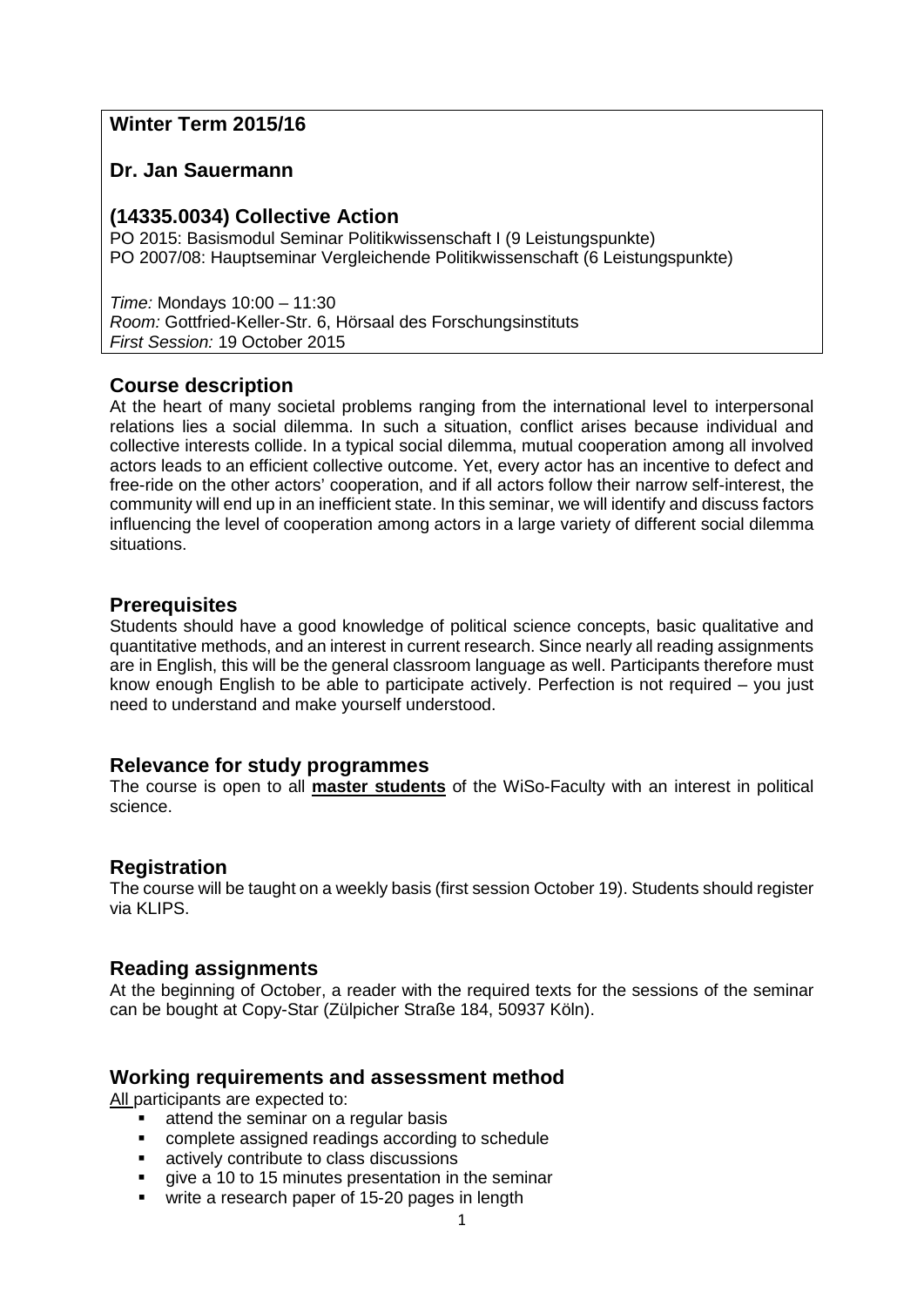- o PO 2015: about 6.000 words
- o PO 2007/08: about 5000 words

### **Submission of the research paper**

Please hand in two versions of your research paper:

- **Electronic version**  (pdf- or Word file) via email to [jan.sauermann@uni-koeln.de](mailto:jan.sauermann@uni-koeln.de) **Deadline: 21 March 2016, 10:00am**
- **Paper version**

You can hand in the paper version personally at the secretary of the Cologne Center for Comparative Politics (*IBW Gebäude, Herbert-Lewin-Str. 2, 1st floor, Room 1.09*) or send it by mail to:

Jan Sauermann, Universität zu Köln, Cologne Center for Comparative Politics, Postfach 411020, 50870 Köln

**The paper version must contain the following signed statement:** 

[http://www.cccp.uni-koeln.de/fileadmin/wiso\\_fak/cccp/Lehre/ErklaerungzuArbeiten.pdf](http://www.cccp.uni-koeln.de/fileadmin/wiso_fak/cccp/Lehre/ErklaerungzuArbeiten.pdf)

# **Teilnahme- und Prüfungsbedingungen**

- Regelmäßige Teilnahme an den Seminarsitzungen
- Gründliche Vorbereitung der angegebenen Grundlagenliteratur
- Aktive Beteiligung an den Diskussionen im Seminar
- Referat (10-15 Minuten)
- Hausarbeit von 15-20 Seiten
	- o PO 2015: ca. 6.000 Wörter
	- o PO 2007/08: ca. 5000 Wörter

### **Abgabe der Hausarbeit**

### **Bitte reichen Sie zwei Versionen Ihrer Hausarbeit ein:**

- **Elektronische Version** (pdf- oder Word-Dokument) per Email an [jan.sauermann@uni-koeln.de](mailto:jan.sauermann@uni-koeln.de) **Deadline: 21. März 2016, 10:00 Uhr**
- **Papierversion**

Sie können die ausgedruckte Version Ihrer Hausarbeit entweder persönlich während der Öffnungszeiten im Sekretariat des Cologne Center for Comparative Politics (IBW-Gebäude, Herbert-Lewin-Str.2, 1. Stock, Raum 1.09) abgeben oder per Post an folgende Adresse senden:

Jan Sauermann, Universität zu Köln, Cologne Center for Comparative Politics, Postfach 411020, 50870 Köln

**Die Papierversion muss folgende unterschriebene Erklärung beeinhalten:**

[http://www.cccp.uni-koeln.de/fileadmin/wiso\\_fak/cccp/Lehre/ErklaerungzuArbeiten.pdf](http://www.cccp.uni-koeln.de/fileadmin/wiso_fak/cccp/Lehre/ErklaerungzuArbeiten.pdf)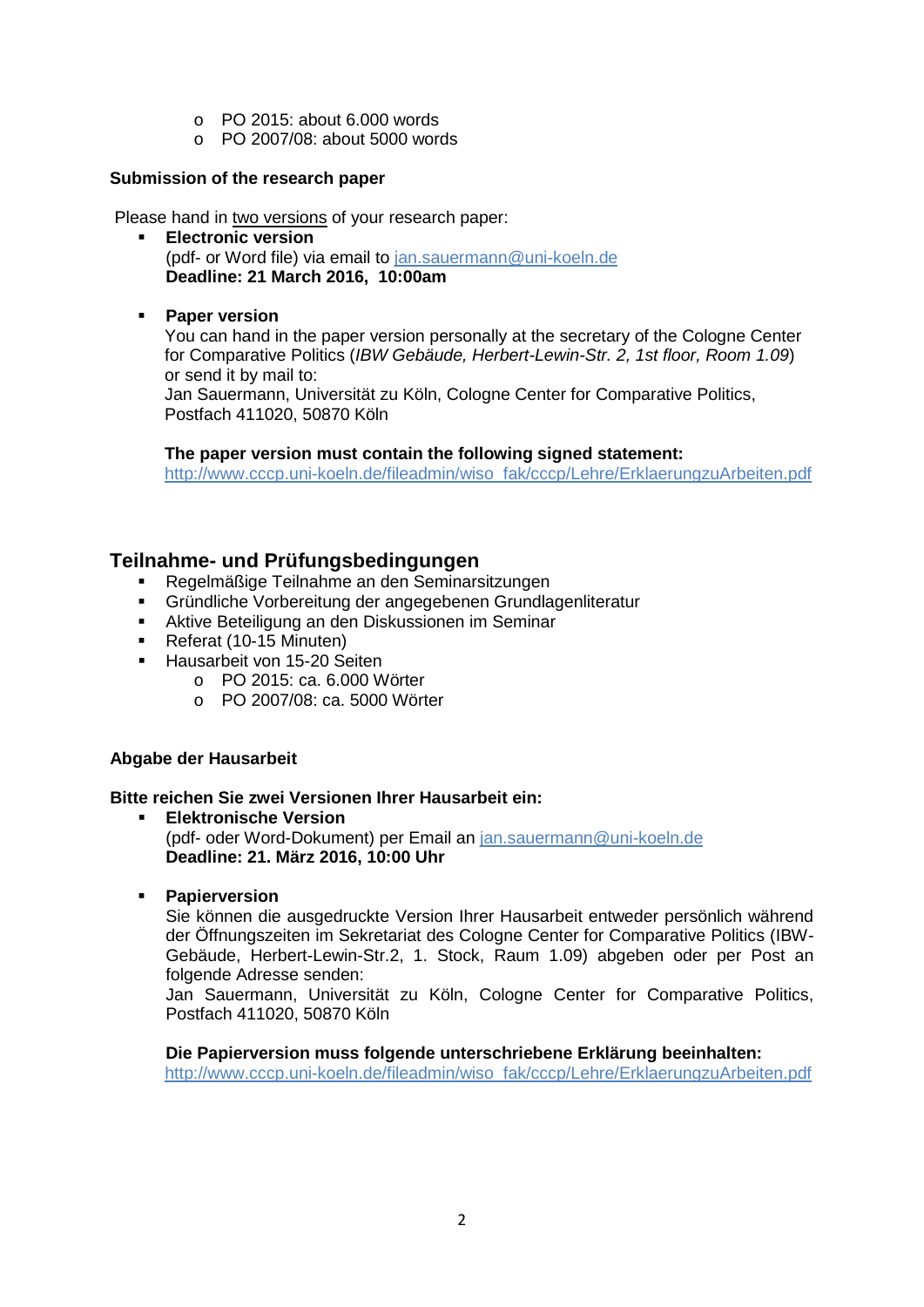# **General readings:**

- Olson, Mancur. 1965. *The Logic of Collective Action. Public Goods and the Theory of Groups*. Cambridge, Massachusetts: Harvard University Press.
- Hardin, Russell. 1982. *Collective Action*. Baltimore: Johns Hopkins University Press.
- Ostrom, Elinor. 1990. *Governing the Commons. The Evolution of Institutions for Collective Action*. Cambridge: Cambridge University Press.

# **Schedule**

**1) 19 October 2015 – Introduction**

## **2) 26 October 2015 – The logic of collective action**

Required readings:

 Olson, Mancur. 1965. *The Logic of Collective Action. Public Goods and the Theory of Groups*. Cambridge, Massachusetts: Harvard University Press, 1-65.

## **3) 2 November 2015 – The tragedy of the commons**

#### Required readings:

- Hardin, Garrett. 1968. "The Tragedy of the Commons." *Science* 162 (3859): 1243- 48.
- Ostrom, Vincent, and Elinor Ostrom. 1977. "Public Goods and Public Choices." In *Alternatives for Delivering Public Services. Toward Improved Performance*, ed. E. S. Savas. Boulder, Colorado: Westview Press. 7-49.

### **4) 9 November 2015 – Voluntary cooperation in repeated interactions**

### Required readings:

Axelrod, Robert. 1984. *The Evolution of Cooperation*. New York: Basic Books, 3-69.

Oral presentation:

 Axelrod, Robert. 1984. *The Evolution of Cooperation*. New York: Basic Books, 73- 87.

#### **5) 16 November 2015 – Rational choice explanations of collective action: Selfinterest, trust, and reciprocity**

Required readings:

- Ostrom, Elinor. 1998. "A Behavioral Approach to the Rational Choice Theory of Collective Action." *American Political Science Review* 92 (1): 1-22.
- Opp, Karl-Dieter. 1999. "Contending Conceptions of the Theory of Rational Action." *Journal of Theoretical Politics* 11 (2):171-202.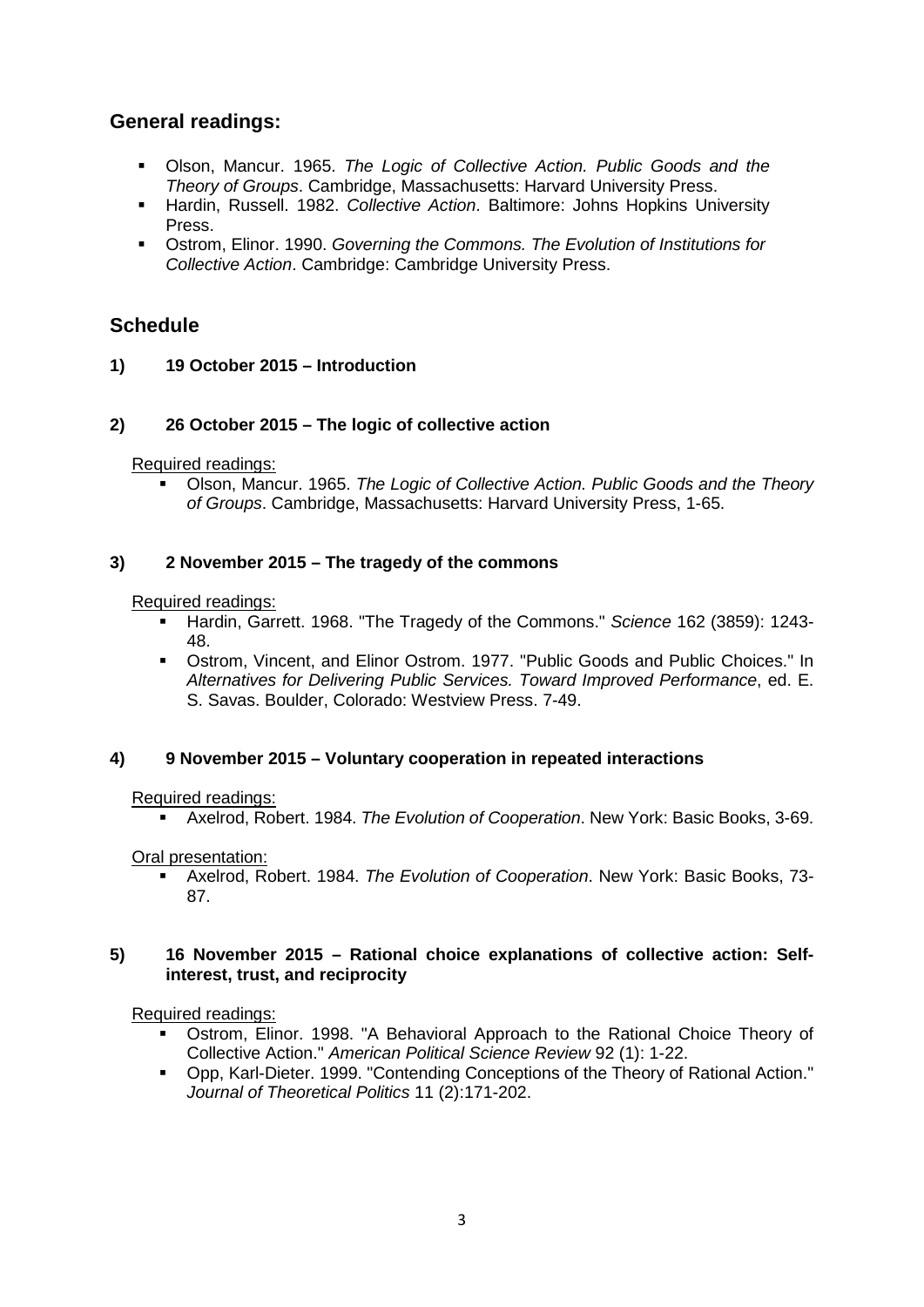### **6) 23 November 2015 – Experimental evidence on behavior in social dilemma games**

Required readings:

- Isaac, Mark R., and James M. Walker. 1988. "Group Size Effects in Public Goods Provision: The Voluntary Contributions Mechanism." *Quarterly Journal of Economics* 103 (1): 179-99.
- McDermott, Rose. 2002. "Experimental Methods in Political Science." *Annual Review of Political Science* 5 (1): 31-61. **Concentrate on pp. 31-41!**

## **7) 30 November 2015 – Communication and reputation**

Required readings:

- Bolton, Gary E., Elena Katok, and Axel Ockenfels. 2004. "How Effective Are Electronic Reputation Mechanisms? An Experimental Investigation " *Management Science* 50 (11): 1587-602.
- Brosig, Jeannette, Axel Ockenfels, and Joachim Weimann. 2003. "The Effect of Communication Media on Cooperation." *German Economic Review* 4 (2): 217-41.

## **8) 7 December 2015 – Sanctioning**

Required readings:

- Fehr, Ernst, and Simon Gächter. 2000. "Cooperation and Punishment in Public Goods Experiments." *American Economic Review* 90 (4): 980-94.
- Ostrom, Elinor, James Walker, and Roy Gardner. 1992. "Covenants with and without a Sword: Self-Governance Is Possible." *American Political Science Review* 86 (2): 404-17.

# **9) 14 December 2015 – Are groups more egoistic than individuals?**

Required readings:

- Sauermann, Jan, and Ulrich Glassmann. 2014. "Restraining Free-Riders: The Effects of Actor Types and Decision Rules in the Public Goods Game." *Rationality and Society* 26 (3): 290-319.
- Gillet, Joris, Arthur J.H.C. Schram, and Joep Sonnemans. 2009. "The Tragedy of the Commons Revisited: The Importance of Group Decision-Making." *Journal of Public Economics* 93 (5-6): 785-97.

# **10) 21 December 2015 – Identity**

Required readings:

- Habyarimana, James, Macartan Humphreys, Daniel N. Posner, and Jeremy M. Weinstein. 2007. "Why Does Ethnic Diversity Undermine Public Goods Provision?" *American Political Science Review* 101 (4): 709-25.
- Whitt, Sam, and Rick K. Wilson. 2007. "The Dictator Game, Fairness and Ethnicity in Postwar Bosnia." *American Journal of Political Science* 51 (3):655-68.